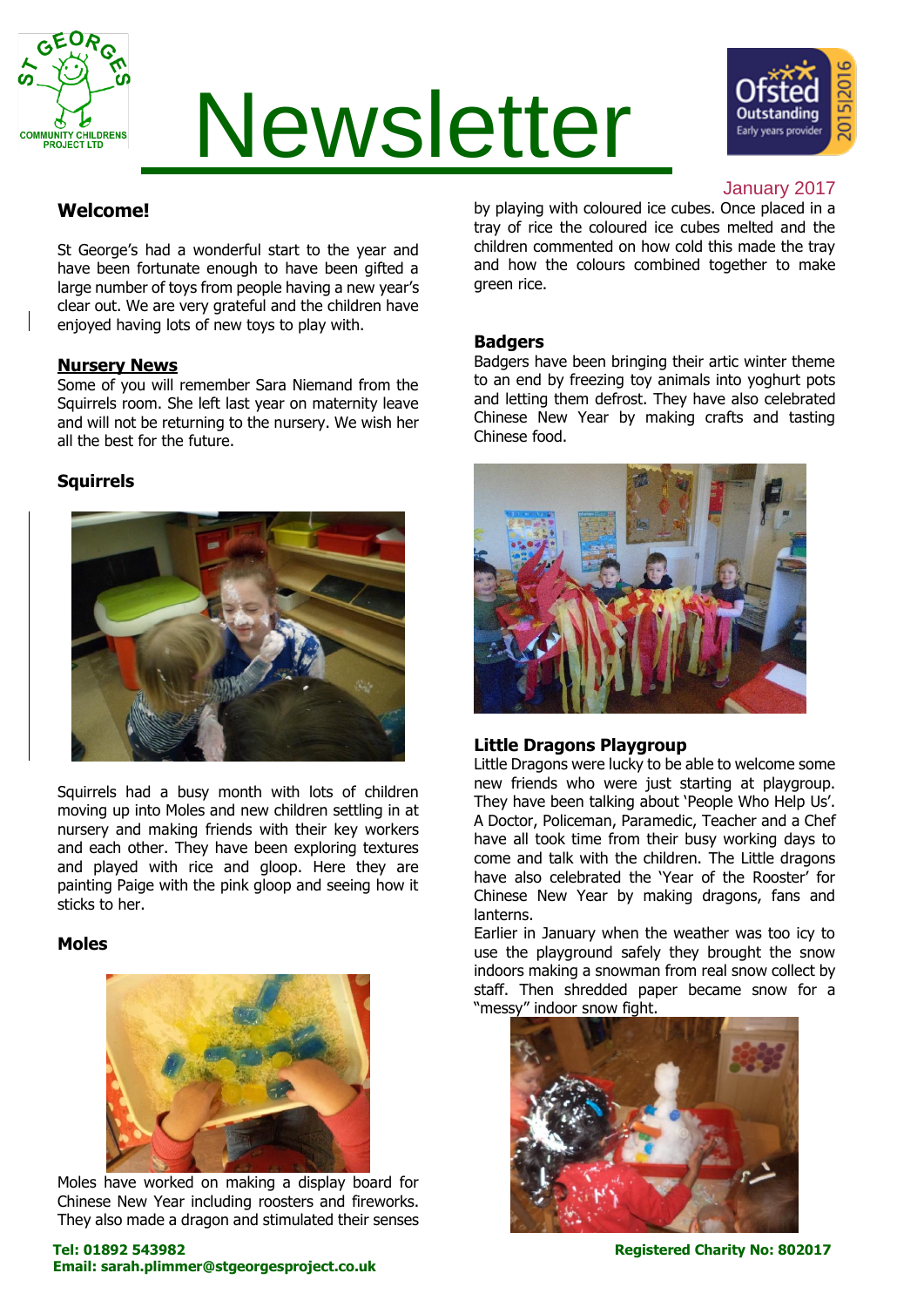#### **After School Club**

The After-School Club has been doing the 'marble challenge' seeing how many marbles they can move between bowls one at a time with a teaspoon in 60 seconds. They have jungle animal teams and will be working in these terms until Easter trying to get team points. If you fancy a trip downstairs, they have also made a large photo display of them all on the St George's Minibus.



**St George's would like to remind parents** of

After School Club children that they need to let St George's know before 2:30pm if they wish to cancel collection for their child. We have recently had a number of occasions where the bus has been unable to leave on time as staff are unable to locate children they are expecting to collect. If you fail to notify St George's you may be fined.

#### **What would you like to see?**

The St George's team would like to know what parents would like to see more of in the Newsletter and on Facebook? Let us know!

#### **You asked us… So we did it!**

**Following our last parents survey, St George's team listen to parents and careers to make key changes. This is what has been achieved:**

Our Communication

•Our Newsletters are now sent by email every 6 weeks so parents can read them at their leisure (printed copies are also available).

•A "parents evening" is now organised every year.

•We are looking into making the Children's Journal interactive by using tablets in each room, so regular updates on activities and photos can be seen by parents. Parents will be able leave comments and suggestions in their own time. More details to follow.

•The notice board in the entrance hall is now decorated by a different room each month so it is always attractive and helps draw people's attention to it.

•We are sharing more great moments and forthcoming events on our Facebook page so parents and friends of St George's can see what the children are up to and what we have planned for the coming months.

Our Environment

•Our newly decorated meeting room is now giving parents and staff the privacy to talk to each other when necessary.

•The new carpet in communal areas has been laid and gives the building a fresh look.

•We are looking to introduce extra-curricular activities at St George's. More to follow.

•Our menu is continuously reviewed and improved and now contains less sugar.

•Our new sand area and improved baby corner in the garden have enhanced the children's outdoors experience.

**Suggestion** 

•Parents are invited to volunteer to help set up St George's Parents Association which will help us organise future fundraising and social events for St George's.

Thank You

**Don't forget! Follow us on Facebook!**

## Dates for the diary

| 10 <sup>th</sup> February            | Last Day for Little Dragons for                           |
|--------------------------------------|-----------------------------------------------------------|
| 2017                                 | <b>Half Term</b>                                          |
| $13^{th} - 17^{th}$<br>February 2017 | <b>Holiday Club</b>                                       |
| 14 <sup>th</sup> February            | Squirrels are celebrating St<br><b>Valentine's Day</b>    |
| 20 <sup>th</sup> February<br>2017    | Little Dragons First Day of<br>Term                       |
| 28 <sup>th</sup> February<br>2017    | Badgers and Little Dragons are<br>celebrating Pancake Day |